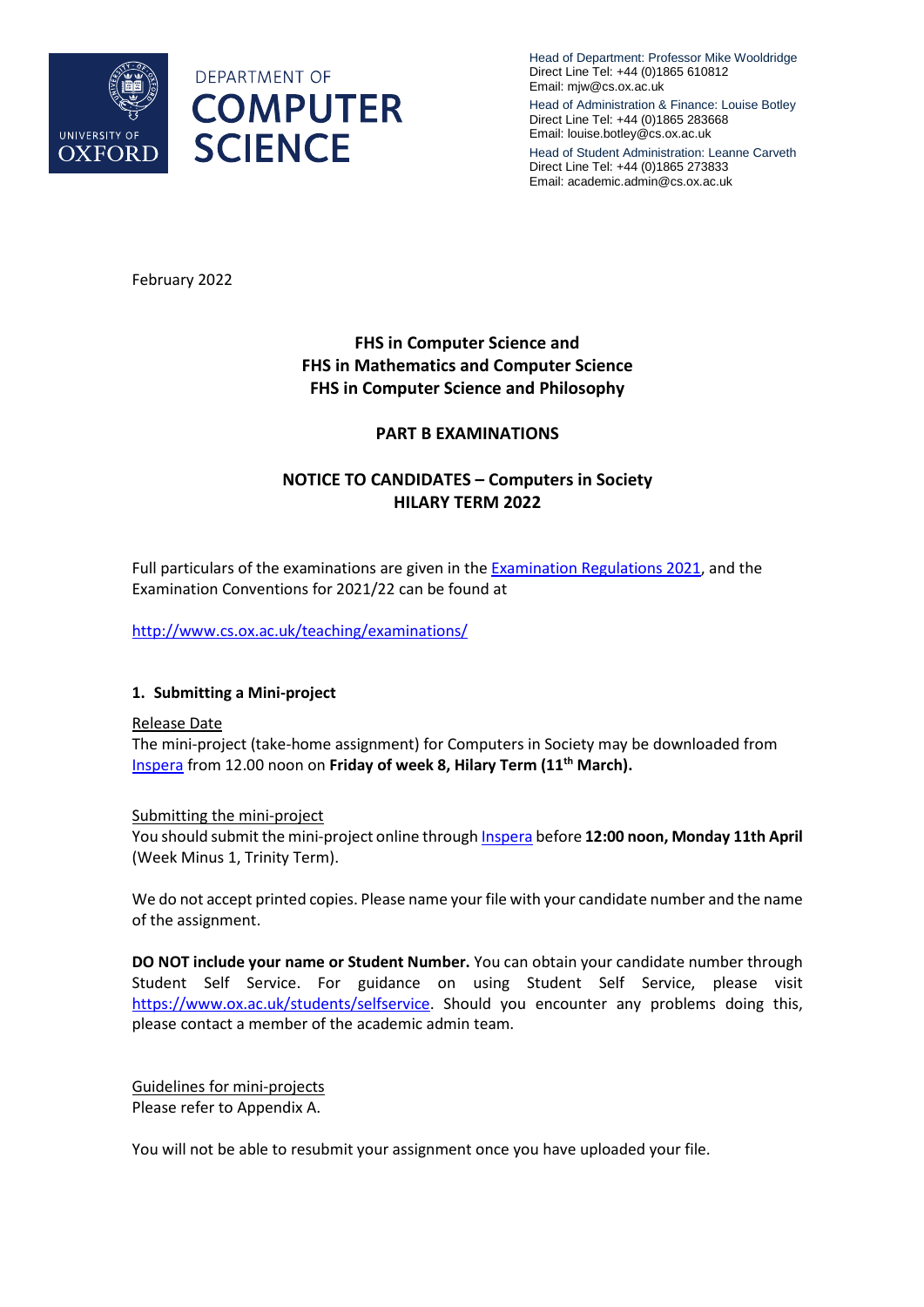



Head of Department: Professor Mike Wooldridge Direct Line Tel: +44 (0)1865 610812 Email: mjw@cs.ox.ac.uk

Head of Administration & Finance: Louise Botley Direct Line Tel: +44 (0)1865 283668 Email: louise.botley@cs.ox.ac.uk

Head of Student Administration: Leanne Carveth Direct Line Tel: +44 (0)1865 273833 Email: academic.admin@cs.ox.ac.uk

## **2. Problems**

**You MUST NOT contact any member of the Examination Board, your tutor, or the lecturer in charge of the course with any queries about the mini-project.** 

If you think an exam question contains an error, please email the Academic Admin Team [\(academic.administrator@cs.ox.ac.uk\)](mailto:academic.administrator@cs.ox.ac.uk), who will advise you of the next steps. You must do so no later than **12 noon on Wednesday 23 March 2022.** Please note that we will **NOT** respond to any queries concerning the answers to exam questions.

# **For questions about your exams in general, please feel free to contact a member of the academic admin team.**

Professor A. Rogers Chair of Examiners Final Honour Schools of Computer Science, Part A & B; Computer Science and Philosophy, Part A & B; Mathematics and Computer Science, Part A & B